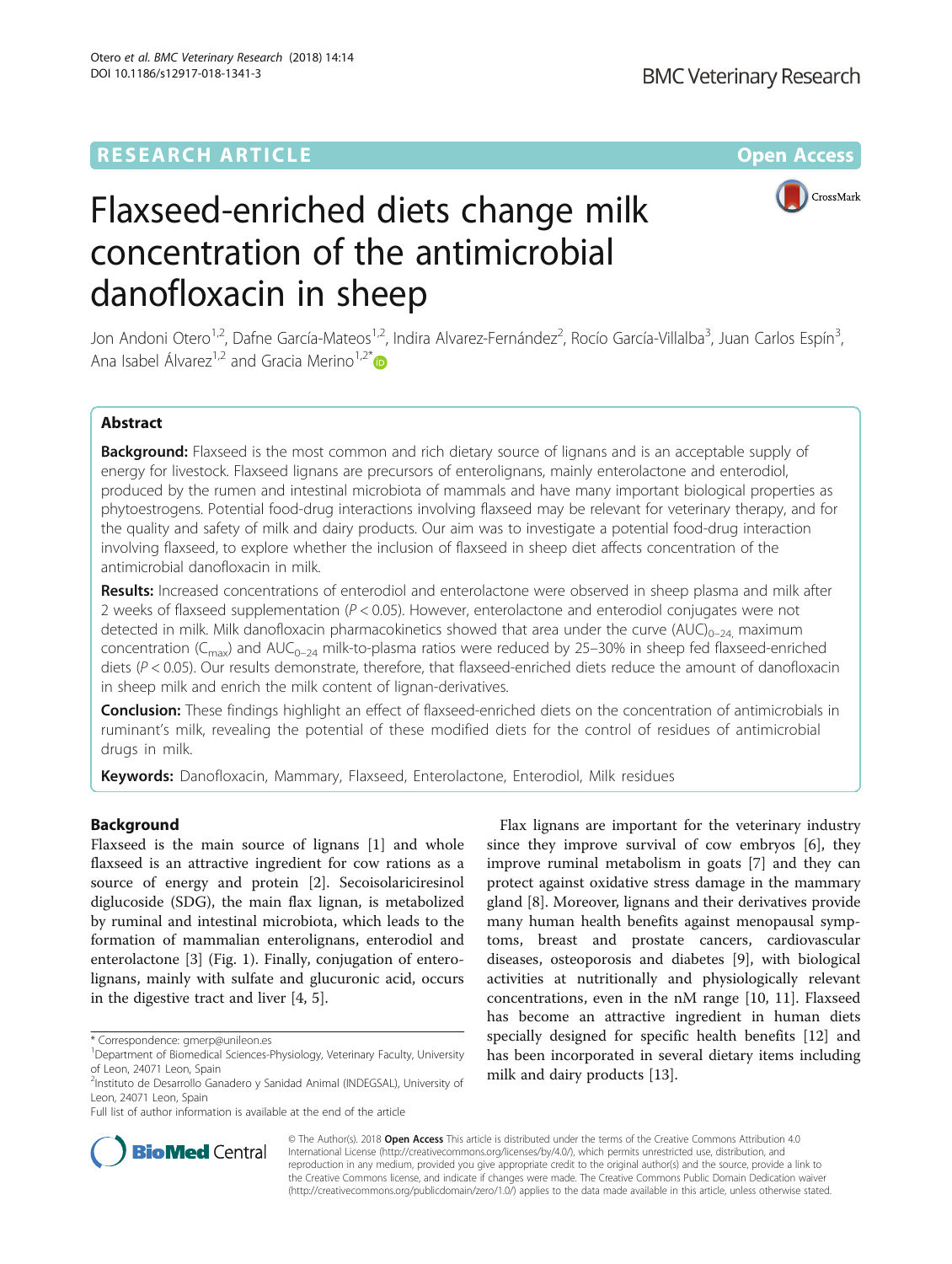<span id="page-1-0"></span>

However, some authors have advised caution when flaxseed is consumed during pregnancy and lactation due to changes in milk and body composition [[14](#page-7-0)] and in hormonal and biochemical parameters [\[15](#page-7-0)]. In addition, societies are increasingly demanding assurance of safety and efficacy in drugs used on animals, and in foodstuffs derived from food-producing species [[16](#page-7-0)], all of which restricts the diversity of drugs that are approved for the treatment of infectious diseases [[17](#page-7-0)]. In this context, potential fooddrug interactions have to be carefully considered. Previous studies have in fact addressed the effects of dietary compounds, such as soy isoflavones, on the amount of antimicrobial residues in milk [\[18, 19\]](#page-7-0). This is a very relevant issue regarding to food safety, where the potential milk contamination by fluoroquinolones is particularly significant, since these antimicrobials are drugs with considerable stability when subjected to thermal and cooking procedures. Consequently, fluoroquinolones can remain in milk after dairy processing, and thus can reach consumers [\[20\]](#page-7-0). Likewise, intermittent exposure to low levels of fluoroquinolones can produce hypersensitivity reactions or affect the intestinal microbiota [[21](#page-7-0)–[23\]](#page-7-0) or contribute to the development of antibiotic resistance in dairy consumers. A strict framework exists to control the use of antimicrobials. In the case of the fluoroquinolone danofloxacin, which is used for the treatment of mastitis and respiratory infections in ruminants, the maximum residue limit in milk is 30 μg/kg [[24](#page-7-0)].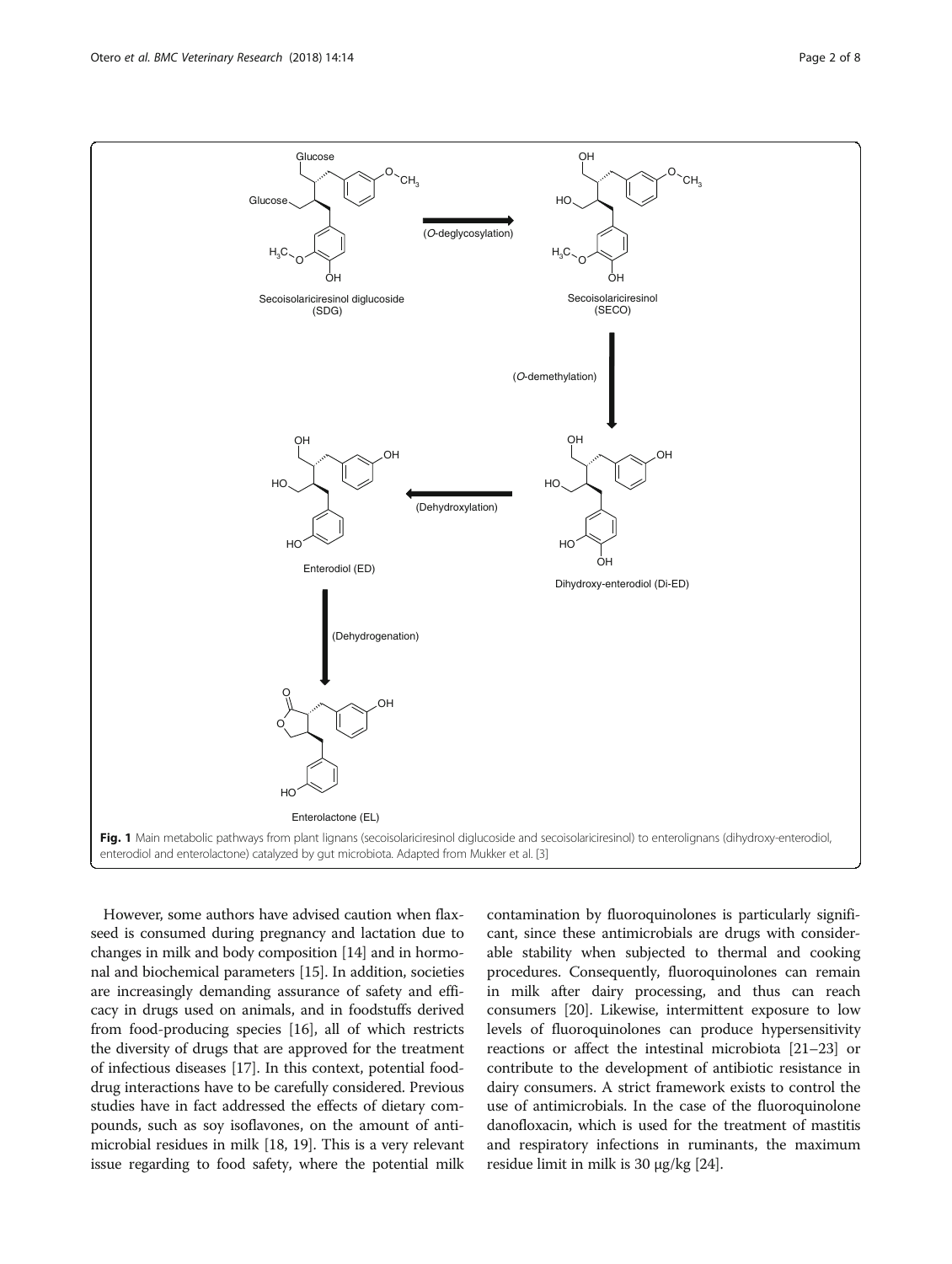<span id="page-2-0"></span>The objective of the present study was to determine whether supplementation of dairy sheep with whole flaxseed affects the milk concentrations of the fluoroquinolone danofloxacin. In addition, plasma and milk levels of enterolignans (enterodiol and enterolactone) and their glucuronide and sulfate conjugates were analyzed for the first time in sheep fed flaxseed-enriched diets.

# **Methods**

This experiment was conducted at the Experimental Farm of the University of Leon (Spain). Animals were housed and handled according to institutional guidelines complying with European legislation [\[25](#page-7-0)].

#### Experimental design and pharmacokinetic studies

Eighteen lactating Assaf sheep (3–4 months in lactation and weighing 66–105 kg) were used and milked twice daily. The animals were parasite-free, and drinking water was available ad libitum. The experimental design was performed with animals stratified according to milk production and number of days post-partum, and then randomly distributed in the experimental groups. The animals were divided into 3 diet groups of 6 animals each. One group of sheep was fed a standard diet, a second group was fed a lignan-enriched diet containing 10% whole flaxseed (Nutricor SL, Leon, Spain) for 2 weeks, and a third group was fed a lignan-enriched diet containing 15% whole flaxseed (Nutricor SL) also for 2 weeks (diet composition is shown in Table 1). Flaxseed amounts and duration of treatment were chosen based on previous studies on cows [\[2](#page-6-0), [26](#page-7-0)]. Whole flaxseed composition included 20.2% of crude protein, 13.1% of crude fiber and 28.5% of ether extract. All

Table 1 Composition of the diets (as fed-basis, otherwise indicated)

| Ingredients/analysis, %         | Control | Flaxseed<br>10% | Flaxseed<br>15% |
|---------------------------------|---------|-----------------|-----------------|
| dehydrated alfalfa hay          | 40.0    | 40.0            | 40.0            |
| whole flaxseed                  | 0.0     | 10.0            | 15.0            |
| corn grain                      | 18.6    | 18.6            | 15.0            |
| rape seed                       | 13.7    | 11.0            | 10.0            |
| barley grain                    | 6.3     | 5.0             | 5.6             |
| beet pulp                       | 6.0     | 3.0             | 3.0             |
| oat grain                       | 5.0     | 3.0             | 5.0             |
| cotton seed                     | 5.0     | 4.0             | 1.0             |
| Molasses                        | 4.0     | 4.0             | 4.0             |
| vitamin and mineral supplements | 1.4     | 1.4             | 1.4             |
| dry matter                      | 90.90   | 91.02           | 91.08           |
| neutral detergent fibre, % DM   | 30.79   | 29.33           | 29.04           |
| crude protein, % DM             | 18.06   | 18.05           | 18.05           |
| Energy (Mj/kg)                  | 11.89   | 12.14           | 12.21           |

sheep were fed ad libitum twice per day after each milking (09.00 and 18.00 h). Feed intake was not affected by the different experimental diets.

After 2 weeks on the experimental diets, animals in all groups received a single therapeutic dose (1.25 mg/kg, i.m.) of danofloxacin (Advocin 2.5%, Pfizer, Cedex, France). Blood samples (5 mL) were collected from the jugular vein in commercial blood collection tubes (Vacutainer, 10 mL; Becton Dickinson, Franklin Lakes, NJ) before treatment, and at 0.5, 1, 2, 4, 6, 8, 10, 12, and 24 h after danofloxacin administration. The pharmacokinetic schedule was based on previous studies from our group [[19, 27](#page-7-0), [28](#page-7-0)]. Plasma was separated by centrifugation at 1000 x g for 15 min and stored at  $-20$  °C until analysis. Milk samples were collected using an automated milking machine, before treatment, and at 0.5, 1, 2, 4, 6, 8, 10, 12, and 24 h after danofloxacin administration. A complete evacuation of the udder was carried out at each sampling to avoid any dilution effect. Samples were stored at − 20 °C until analysis.

#### Analysis of Enterolignans and related compounds

To obtain an estimation of the overall lignan dose and the amount of lignan-derivatives in milk, plasma and milk samples collected after 2 weeks of flaxseed supplementation were analyzed to determine the concentrations of the main microbiota-derived enterolignans. Plasma and milk aliquots (100 μL) were mixed with sodium acetate buffer and treated with hydrochloric acid in methanol, following the method of Bolca et al. [\[29](#page-7-0)]. The dry residue was dissolved in methanol and filtered (0.22 μm) prior to injection into the ultra-performance liquid chromatography quadrupole time-of-flight mass spectrometry (UPLC-QTOF-MS) equipment.

Analyses were developed using an Agilent 1290 Infinity LC system coupled to a 6550 Accurate-Mass QTOF (Agilent Technologies, Waldbronn, Germany) and using an electrospray interface (Jet Stream Technology). Analytical conditions were as previously described with some modifications [\[30](#page-7-0)]. Briefly, 5 μL of sample was injected onto a reverse phase Poroshell 120 EC-C18 column (3 × 100 mm, 2.7 μm) (Agilent Technologies) operating at 30 °C. Water with 0.1% formic acid (A) and acetonitrile with 0.1% formic acid (B) were used as mobile phases at a flow rate of 0.4 mL/min and the following gradient: 5–25% B at 0–10 min, 25–40% B at 10–20 min; 40–90% B at 20–24 min; 90%–5% B at 25–26 min and the column re-equilibrated for 4 min. The electrospray interface parameters were as follows: gas temperature, 280 °C; drying gas flow, 9 L/min; nebulizer pressure, 35 psi; sheath gas temperature, 400 °C; sheath gas flow, 12 L/min. Spectra were acquired in the  $m/z$  range from 100 to 1100 in negative mode and fragmentor voltage was 100 V.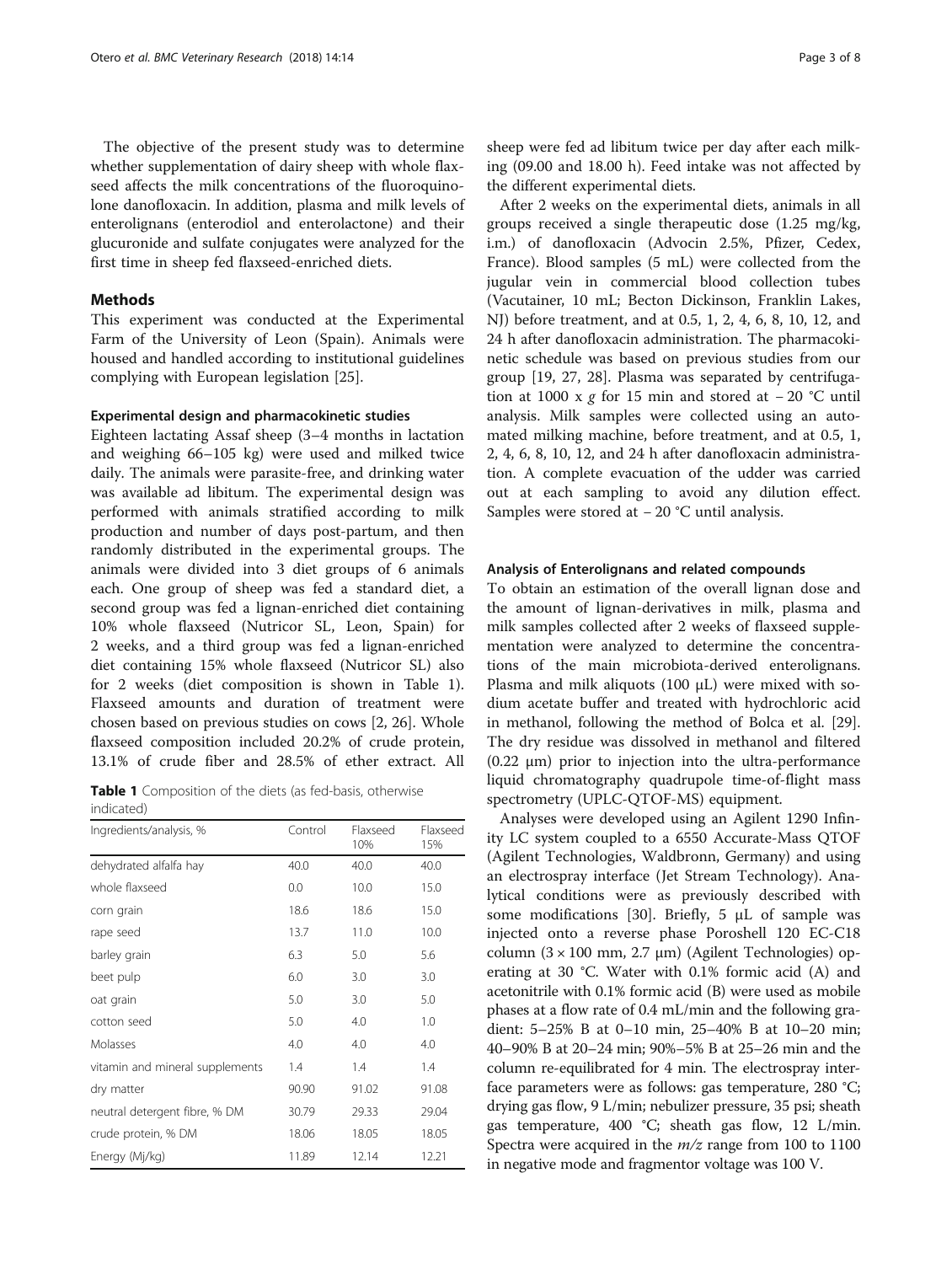<span id="page-3-0"></span>Data were processed using Mass Hunter Qualitative Analysis software (version B.06.00 Agilent Technologies). A target screening strategy was applied to plasma and milk samples for the qualitative screening of possible enterolignan-related metabolites. A list of target compounds (60 possible metabolites) covering different phase I and phase II metabolites of parent compound and microbial metabolites was sought in all the samples after MS full-acquisition. Screening was based on mass filtering at the exact mass of the studied compound using narrow mass extraction windows  $(0.01 \, m/z)$ . Identification was possible from the valuable information given in QTOF-MS acquisition mode which provides possible molecular formulae for the compounds based on accurate mass and isotopic pattern (Table 2). Additionally, a targeted MS/MS experiment offered fragmentation information for greater reliability in the compound identification process. When possible, direct comparison with authentic standards was performed. Quantification of enterolactone and enterodiol was determined by interpolation in the calibration curve obtained from their own available standards. These metabolites were quantified in MS by peak area integration of their extracted ion chromatograms. Calibration curves were linear from the limit of quantification (LOQ) to 500 nmol/L. LOQ values were 0.36 nmol/L for enterolactone and 0.65 nmol/L for enterodiol. In the case of conjugated metabolites accurate quantification was not possible due to the absence of available standards and so only qualitative results are provided.

# HPLC analysis of Danofloxacin

Conditions for HPLC analysis of danofloxacin concentrations in plasma and milk were modified according to previously published methods [\[27](#page-7-0), [31](#page-7-0)]. Difloxacin (Sigma-Aldrich) at 0.1 μg/mL for the plasma sample extraction and 0.01 μg/mL for the milk sample extraction was used as internal standard. To each 100 μL aliquot of sample, 600 μL of chloroform was added. Samples were shaken and the organic and water phases were separated by centrifugation at 5000  $x$  g for 6 min and evaporated to dryness under a nitrogen stream. The residue was reconstituted in 100 μL of methanol and injected into

the HPLC system. The system consisted of a Waters 600 pump, a Waters 717 plus autosampler, and a Waters 486 fluorescence detector (Waters Corporation, Milford, MA). Separation of the analytes was achieved with a  $C_{18}$ reversed-phase column (Mediterranea Sea 18 5 μm  $250 \times 0.46$  mm; Teknokroma, Barcelona, Spain). The mobile phase consisted of 25 mM orthophosphoric acid supplemented with 0.1% triethylamine (pH 3.0): acetonitrile (80:20  $v/v$ ) at a flow rate of 1.6 mL/min. Sample detection was performed by fluorescence detection at 338 nm (excitation) and 425 nm (emission). Integration was carried out using MILLENNIUM 32 software (Waters). Standard samples in the appropriate drug-free matrix were prepared, yielding a concentration range from 0.0019 to 0.5  $\mu$ g/mL for plasma samples and 0.019 to 5 μg/mL for milk samples. Correlation coefficients (r) for danofloxacin ranged between 0.998 and 0.984 for the calibration curves in plasma and milk curves respectively. LOQ were 1.9 ng/mL for sheep plasma and 19 ng/mL for sheep milk.

#### Pharmacokinetic calculations and statistical analyses

Peak concentration  $(C_{\text{max}})$  and time–peak concentrations  $(T_{\text{max}})$  were read from the plotted concentration– time curve for each animal. The area under the plasma concentration–time curves (AUC) was calculated using the linear trapezoidal rule. Mean residence time (MRT) was calculated by the linear trapezoidal rule with extrapolation to time infinity, using the formula: MRT = AUMC/AUC, where AUMC is the mean area under the first moment curve. These calculations were made with a computer program (PK solution 2.0, Summit Research Services, Ashland, OH) and determined by non-compartmental analyses.

Results are presented as the mean ± standard deviation (SD). Normal distribution of data was analyzed by the Shapiro-Wilk test. Comparisons between groups were carried out by analysis of variance (ANOVA) followed by the Newman–Keuls test for normally distributed data, while Kruskal-Wallis test followed by the Dunn-Bonferroni correction was used when a non-parametric test was required. A probability of  $P < 0.05$  was considered to be statistically significant.

Table 2 Enterolignans and related conjugates identified by UPLC-QTOF-MS analysis in plasma and milk of sheep fed with flaxseed-enriched diets

| Compound                  | Localization | Retention time (min) | m/z      | Molecular formula    | Error   | Score | MS/MS fragments     |
|---------------------------|--------------|----------------------|----------|----------------------|---------|-------|---------------------|
| Enterodiol                | Plasma, milk | 13.614               | 301.1443 | $C_{18}H_{22}O_4$    | 0.89    | 99.51 | 271/253/241/146     |
| Enterodiol- glucuronide   | Plasma       | 10.422               | 477.1761 | $C_{24}H_{30}O_{10}$ | 0.67    | 89.58 | 301/253/175/113     |
| Enterodiol-sulfate        | Plasma       | 11.055               | 381.1010 | $C_{18}H_{22}O_{7}S$ | 0.53    | 92.51 | 301/253/107         |
| Enterolactone             | Plasma, milk | 17.550               | 297.1132 | $C_{18}H_{18}O_4$    | $-0.07$ | 98.81 | 253/189/165/121/107 |
| Enterolactone-glucuronide | Plasma       | 12.437/12.618        | 473.1457 | $C_{24}H_{26}O_{10}$ | $-0.44$ | 98.03 | 297/253/175/113     |
| Enterolactone-sulfate     | Plasma       | 13.315               | 377.0701 | $C_{18}H_{18}O_7S$   | 0.07    | 95.95 | 297/253/107         |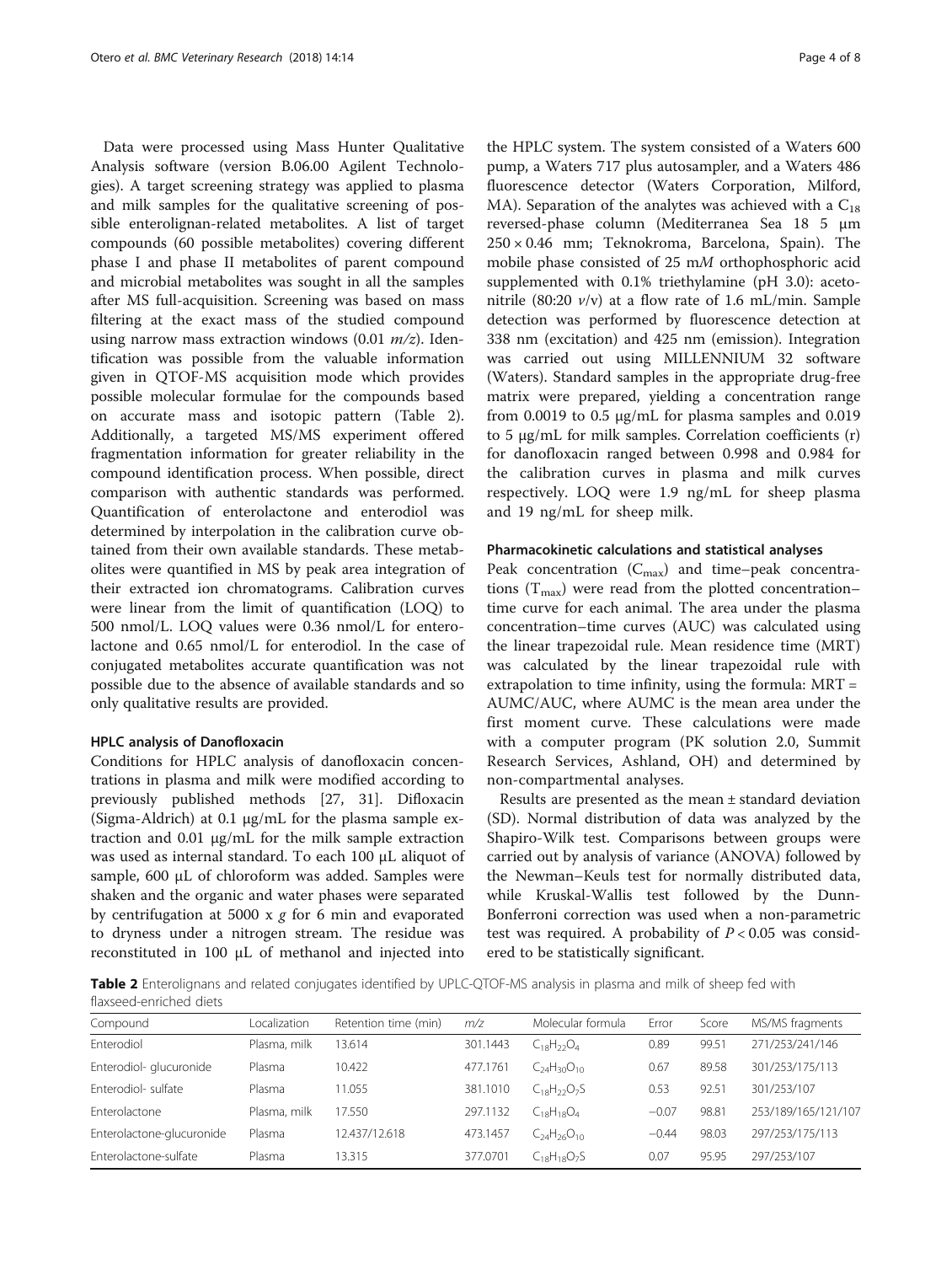# Results

#### Plasma and milk levels of enterolignans

Enterodiol and enterolactone were identified in plasma and milk (Table [2](#page-3-0)). Enterodiol was present in plasma and milk in sheep fed flaxseed, whereas basal levels of enterolactone were also present in the groups fed standard diet (Fig. 2). The concentrations of both enterolactone and enterodiol increased after 2 weeks of flaxseed supplementation ( $P < 0.05$ , except for enterolactone in plasma from the group fed 10% flaxseed).

As conjugation of enterolignans, mainly with sulfate and glucuronic acid, occurs in the digestive tract and liver [\[4](#page-6-0), [5\]](#page-7-0), enterolignan metabolites were also analyzed. In addition to enterodiol and enterolactone, their glucuronide and sulfate conjugates (enterolactone-glucuronide, enterodiol-glucuronide, enterolactone-sulfate and enterodiol-sulfate) were identified after the targeted analysis in plasma of the group with 15% flaxseed (Table [2](#page-3-0)). However, due to the absence of available standards, accurate quantification of the levels of these compounds was not possible. Enterolactone and enterodiol conjugates were not detected in milk.

# Plasma pharmacokinetics and milk levels of danofloxacin

Our results revealed that the different diets had no effect on plasma concentration and pharmacokinetic parameters of danofloxacin (Fig. [3a](#page-5-0), Table [3\)](#page-5-0). However, milk concentrations of danofloxacin and its pharmacokinetic parameters significantly differed between groups (Fig. [3b](#page-5-0) and Table [4\)](#page-5-0). Flaxseed-enriched diets significantly reduced the amount of danofloxacin in milk (Fig. [3b](#page-5-0)).  $AUC_{0-24}$  values were reduced by approximately  $25-30\%$  (Table [4\)](#page-5-0).  $C_{\text{max}}$  values diminished by almost 40% in the group fed 15% flaxseed (2.95  $\pm$ 0.74 μg/mL control group vs.  $1.84 \pm 0.44$  μg/mL 15% flaxseed group,  $P < 0.05$ ). AUC<sub>0-24</sub> milk/plasma ratios were also significantly reduced in the groups fed flaxseed-enriched diets  $(11.04 \pm 1.95)$  in the control group vs.  $7.81 \pm 2.08$  and  $7.57 \pm 2.10$  in the 10% and 15% flaxseed groups respectively;  $P < 0.05$ ). The MRT parameter did not reach significant differences. The groups fed 10% and 15% flaxseed showed similar results and no statistical differences were obtained for any of the parameters analyzed  $(P > 0.05)$ .

# **Discussion**

The increase in the amounts of flaxseed in food has been directly related with a higher concentration of enterolactone in plasma, urine and milk in dairy cattle [[4,](#page-6-0) [32\]](#page-7-0). In this study, we present for the first time a direct correlation between the amount of whole flaxseed added to the diet and the concentration of enterodiol and enterolactone found in sheep plasma. Our data showed an increase of enterodiol and enterolactone concentrations in sheep plasma and milk after 2 weeks of flaxseed supplementation. Levels of enterolactone in sheep milk were in the same range as the levels previously obtained in Holstein cows with similar diets [\[2](#page-6-0)]. Although enterodiol was not detected in the milk of cows [[2\]](#page-6-0), our data reveal that enterodiol was present in plasma and milk in sheep fed flaxseed. Differences in the analytical methods used or even in species-dependent factors such as different microbiota or metabolism could explain this discrepancy.

The similar milk concentrations of enterolignans reached with the two flaxseed-enriched diets (10 and 15%), notwithstanding the different plasma concentrations, may indicate a saturation process. It has been suggested that phytoestrogen concentration in milk is modulated through diet intake although transport capacity into milk appears to be limited by saturation [\[5](#page-7-0)]. In fact, the transfer of enterolignans into milk has recently been reported to be mediated by the transporter protein ABCG2 [\[30, 33](#page-7-0)]. ABCG2 is an active transporter apically expressed in the plasma membrane of cells, involved in the secretion into milk of many compounds [\[34\]](#page-7-0). It is likely that the high

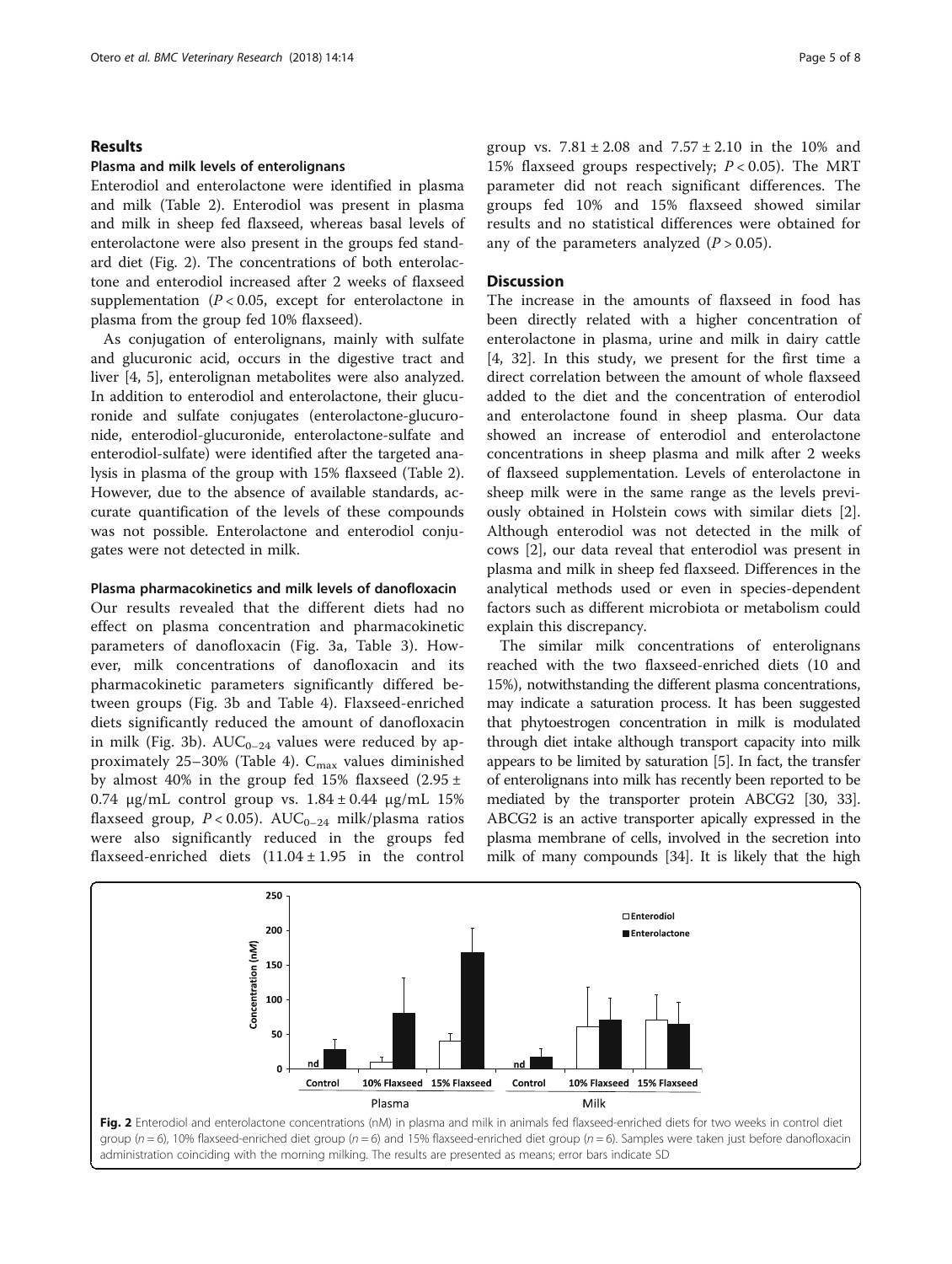<span id="page-5-0"></span>

concentrations of enterolactone obtained in plasma from the animals fed flaxseed-enriched diet produced a saturation of the ABCG2-mediated transport of enterolactone and its related compounds into the milk.

Interactions between prescribed drugs and dietaryderived compounds should be carefully considered. Previously, the effect of soy-enriched diets containing isoflavones was reported to limit concentration of drugs, including danofloxacin, in sheep milk [\[18, 19\]](#page-7-0). In our case, sheep fed standard or flaxseed-enriched diets were administered danofloxacin at 1.25 mg/kg to explore the potential effect of these diets on pharmacokinetics and secretion into milk of this antimicrobial. Our analysis of plasma concentrations were in accordance with previous reports in sheep [\[27](#page-7-0), [35](#page-7-0)] and reveal no effect on plasma pharmacokinetic parameters with the diets containing different amounts of flaxseed. Therefore, the systemic efficacy of this antimicrobial is not compromised with these modified diets. However, in sheep fed flaxseed diet, secretion of danofloxacin into milk was reduced by 25–30%.

One mechanistic possibility to explain this food-drug interaction observed between flaxseed and danofloxacin with reduction of the milk levels of this antimicrobial ABCG2. In fact, one of the main enterolignans, enterolactone, has recently been reported as a good inhibitor of ABCG2 [\[30\]](#page-7-0). An important role of ABCG2 has been reported in the secretion of antimicrobials, including danofloxacin, into ruminants' milk, explaining the ten times higher concentrations of danofloxacin in milk than in plasma [[19](#page-7-0), [28, 34](#page-7-0), [36\]](#page-7-0). Characterization of the drug interactions involving this transporter contributes to avoid, control, and predict drug residues in milk [[37](#page-7-0)]. Previous studies have shown that ABCG2-mediated drug/fooddrug interactions can inhibit drug transport into milk without any effect in plasma concentrations [[18](#page-7-0), [19, 28](#page-7-0)]. In our case, lignan-derivatives may affect transfer of danofloxacin into milk, inhibiting ABCG2. Other components of flaxseed, such as flavonoids, could also inhibit ABCG2 [[38](#page-7-0)] although their concentrations in flaxseed are lower than lignan precursors [[39](#page-7-0)]. In any case, a significant overlap with other transporters and metabolic pathways and competing processes of distribution and elimination clearly indicates the challenge of identifying a drug/fooddrug interaction as a result of inhibition of ABCG2 [\[40\]](#page-7-0).

could be the involvement of the transporter protein

**Table 3** Plasma pharmacokinetic parameters (means  $\pm$  SD) of danofloxacin after i.m. administration at a dosage of 1.25 mg/kg in the three experimental groups:  $n = 6$ 

| Parameter                         | Control         | Flaxseed 10%    | Flaxseed 15%    |
|-----------------------------------|-----------------|-----------------|-----------------|
| AUC $_{0-24}$ µg $\cdot$ h/mL     | $1.74 + 0.37$   | $1.92 + 0.26$   | $1.79 + 0.15$   |
| AUC $_{0-\infty}$ µg $\cdot$ h/mL | $1.75 + 0.38$   | $1.93 + 0.25$   | $1.81 \pm 0.15$ |
| $C_{\text{max}}$ , $\mu$ g/mL     | $0.31 + 0.05$   | $0.31 + 0.06$   | $0.30 \pm 0.04$ |
| MRT, h                            | $4.22 + 0.73$   | $4.77 + 0.49$   | $4.95 + 0.39$   |
| $T_{\rm max}$ , h                 | $1.50 \pm 0.50$ | $1.50 \pm 0.50$ | $1.16 \pm 0.37$ |

**Table 4** Milk pharmacokinetic parameters (means  $\pm$  SD) of danofloxacin after i.m. administration at a dosage of 1.25 mg/kg in the three experimental groups;  $n = 6$ 

| Parameter                           | Control         | Flaxseed 10%                 | Flaxseed 15%                  |
|-------------------------------------|-----------------|------------------------------|-------------------------------|
| AUC $_{0-24}$ (µg $\cdot$ h/mL)     | $19.17 + 5.03$  | $14.58 + 1.79a$              | $13.43 \pm 3.07$ <sup>a</sup> |
| AUC $_{0-\infty}$ (µg $\cdot$ h/mL) | $19.44 + 5.12$  | $14.86 + 1.86^a$             | $13.68 + 3.13a$               |
| $C_{\text{max}}$ (µg/mL)            | $2.95 + 0.74$   | $2.20 + 0.35$ <sup>a</sup>   | $1.84 + 0.44^{\circ}$         |
| MRT (h)                             | $5.35 + 0.87$   | $5.25 + 0.35$                | $5.54 + 0.29$                 |
| $T_{\text{max}}$ (h)                | $2.66 \pm 0.94$ | $3.00 + 1.00$                | $2.66 \pm 0.94$               |
| AUC $_{0-24}$ milk/plasma           | $11.04 + 1.95$  | 7.81 $\pm$ 2.08 <sup>a</sup> | $7.57 \pm 2.10^a$             |

<sup>a</sup>Significantly different from the control group ( $P < 0.05$ )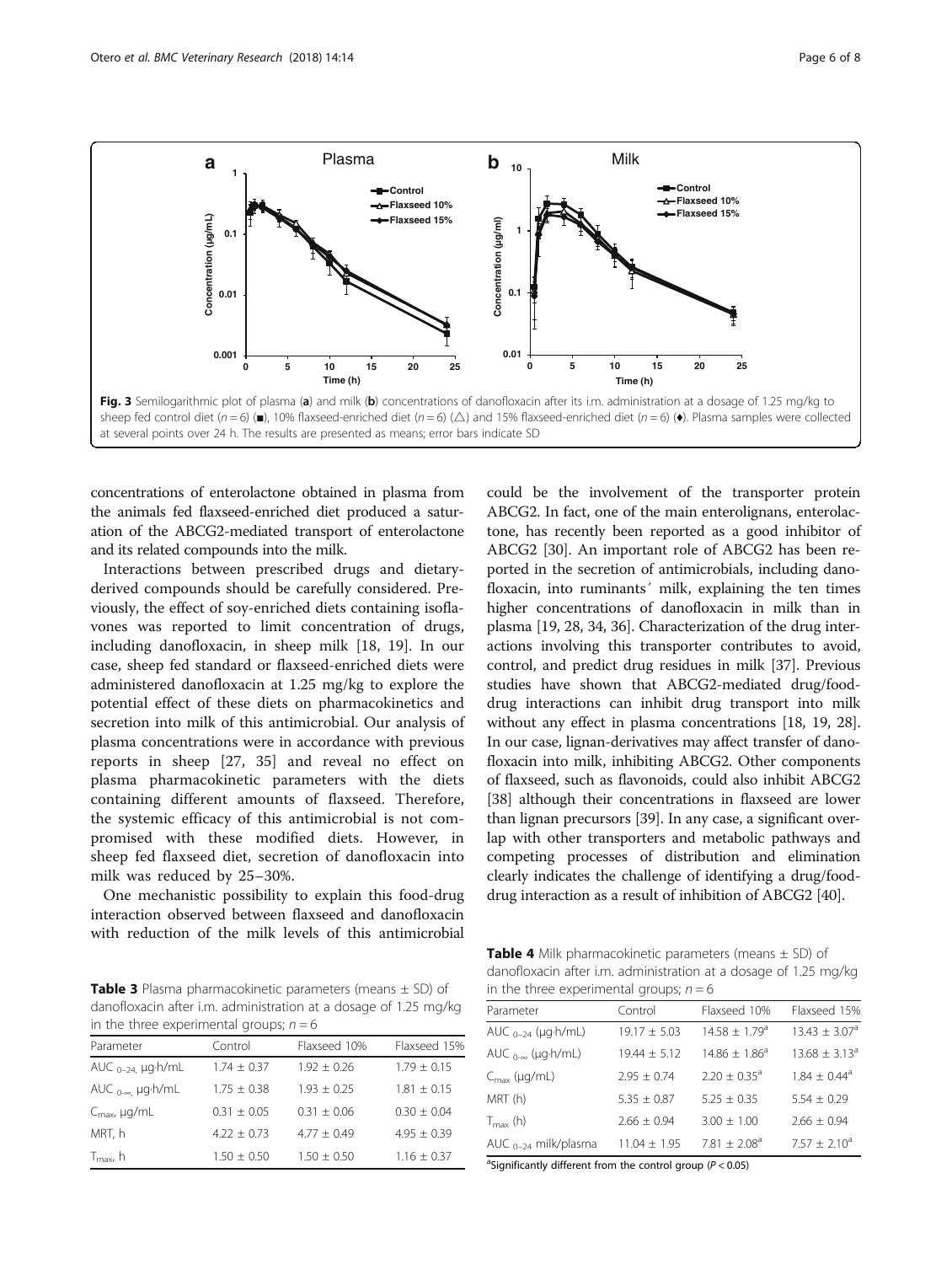<span id="page-6-0"></span>Factors other than ABCG2 inhibition could also be involved in the reduction of danofloxacin residues in milk by flaxseed. In fact, there are other biologically active components present in flaxseed at relatively high concentrations, such as alpha linolenic acid. However, to the best of our knowledge, no effect on drug transport of this fatty acid has been previously reported. In any case, it cannot be ruled out that a potential change in milk composition such as in lipid content due to diet supplementation with flaxseed [2, [14](#page-7-0), [41\]](#page-7-0) could affect the concentration of antimicrobials in milk.

Some other disturbing factors may also be present in our experimental design. For instance, our experimental diets include small variations in ingredients other than flaxseed in order to achieve nutritionally balanced diets (Table [1\)](#page-2-0). However, as far as we are aware, indications of potential effects of these other ingredients on drug transport have never been reported in previous studies, although they cannot be completely ruled out.

Our findings are a new step toward the identification of food-drug interactions that alter drug secretion into milk. They could lead to improved adjustment of treatment regimens to guarantee efficacy and avoid the development of resistance. A change in drug secretion into milk, therefore, could have potential consequences for drug efficacy and amounts of milk residues. When danofloxacin is used for the treatment of mastitis, a reduced secretion of this antibacterial into the mammary alveolar space could influence its effectiveness, in particular for infections by extracellular pathogens. However, in the case of systemic diseases, such as respiratory infections, drug transfer into milk is undesirable. With regard to mastitis, danofloxacin may be effective when taking into account a  $C_{\text{max}}/$ minimum inhibitory concentration (MIC) index of 3 or more against mastitis isolates with MIC  $\langle 0.12 \ \mu g/mL \rangle$  in the case of sheep [[36](#page-7-0)]. The  $C_{\text{max}}/MIC$  index of 15.3–18.3 in the flaxseed diet groups may ensure the effectiveness of our treatment regimen in mastitis.

Regarding residue formation, taking into account that the effect of isoflavones present in soy on danofloxacin residue in ovine milk was even higher (50% reduction) [\[18](#page-7-0)] than the effect of flaxseed in the present study (25–30% reduction), a combination of dietary enterolignan precursors with other phytoestrogens such as isoflavones could have a synergistic effect on drug residues in milk.

# Conclusion

In conclusion, flaxseed-enriched diets reduce concentration of danofloxacin in milk without changes in plasma concentrations. This manuscript highlights the relevance of flaxseed diets fed to livestock that modulate not only milk composition but also the concentration of antimicrobial residues.

#### Abbreviations

AUC: Area under the concentration curve; BCRP/ABCG2: Breast Cancer Resistance Protein; C<sub>max</sub>: Maximum concentration; HPLC: High performance liquid chromatography; MDCKII: Madin-Darby canine kidney; MRT: Mean residence time; SDG: Secoisolariciresinol diglucoside; SEM: Standard error of the mean;  $T_{1/2el}$ : Elimination half-life;  $T_{max}$ : Time to peak concentration

#### Acknowledgements

The authors are grateful to James McCue (Badajoz, Spain) for assistance in language editing.

#### Funding

This study was supported by Research Projects AGL2012–31116, AGL2015– 65626-R and AGL2015–64124-R (MINECO/FEDER, UE) from the Spanish Ministry of Economy and Competitiveness and the European Regional Development Fund; and by predoctoral grants from the Basque Government in Spain (to J.A.O.) and Spanish Ministry of Education, Culture and Sport (FPU14/05131 grant to D.G.M.).

#### Availability of data and materials

The datasets used and/or analyzed during the current study are available from the corresponding author on reasonable request.

#### Authors´ contributions

JAO, DG-M and IA-F and GM conducted the experiment. JAO, DG-M and RG-V analyzed samples and performed PK analysis. JCE, AIA and GM designed and supervised the studies and drafted the manuscript. All the authors read and approved the final manuscript.

#### Ethics approval

Experimental procedures were approved by the Research Committee of Animal Use at the University of Leon (approval number 13–2011, date of approval 7 November 2011).

# Consent for publication

Not applicable.

#### Competing interests

The authors declare that they have no competing interests.

#### Publisher's Note

Springer Nature remains neutral with regard to jurisdictional claims in published maps and institutional affiliations.

#### Author details

<sup>1</sup>Department of Biomedical Sciences-Physiology, Veterinary Faculty, University of Leon, 24071 Leon, Spain. <sup>2</sup>Instituto de Desarrollo Ganadero y Sanidad Animal (INDEGSAL), University of Leon, 24071 Leon, Spain. <sup>3</sup>Laboratory of Food and Health, Research Group on Quality, Safety and Bioactivity of Plant Foods, Department of Food Science and Technology, CEBAS-CSIC, 30100 Murcia, Spain.

#### Received: 31 October 2017 Accepted: 8 January 2018 Published online: 15 January 2018

#### References

- 1. Ramsay A, Fliniaux O, Quéro A, Molinié R, Demailly H, Hano C, et al. Kinetics of the incorporation of the main phenolic compounds into the lignan macromolecule during flaxseed development. Food Chem. 2017;217:1–8.
- Petit HV, Gagnon N. Concentration of the mammalian lignans enterolactone and enterodiol in milk of cows fed diets containing different concentrations of whole flaxseed. Animal. 2009;3:1428–35.
- 3. Mukker JK, Singh RSP, Muir AD, Krol ES, Alcorn J. Comparative pharmacokinetics of purified flaxseed and associated mammalian lignans in male Wistar rats. Br J Nutr. 2015;113:749–57.
- 4. Gagnon N, Côrtes C, da Silva D, Kazama R, Benchaar C, dos Santos G, et al. Ruminal metabolism of flaxseed ( Linum Usitatissimum) lignans to the mammalian lignan enterolactone and its concentration in ruminal fluid, plasma, urine and milk of dairy cows. Br J Nutr. 2009;102:1015–23.